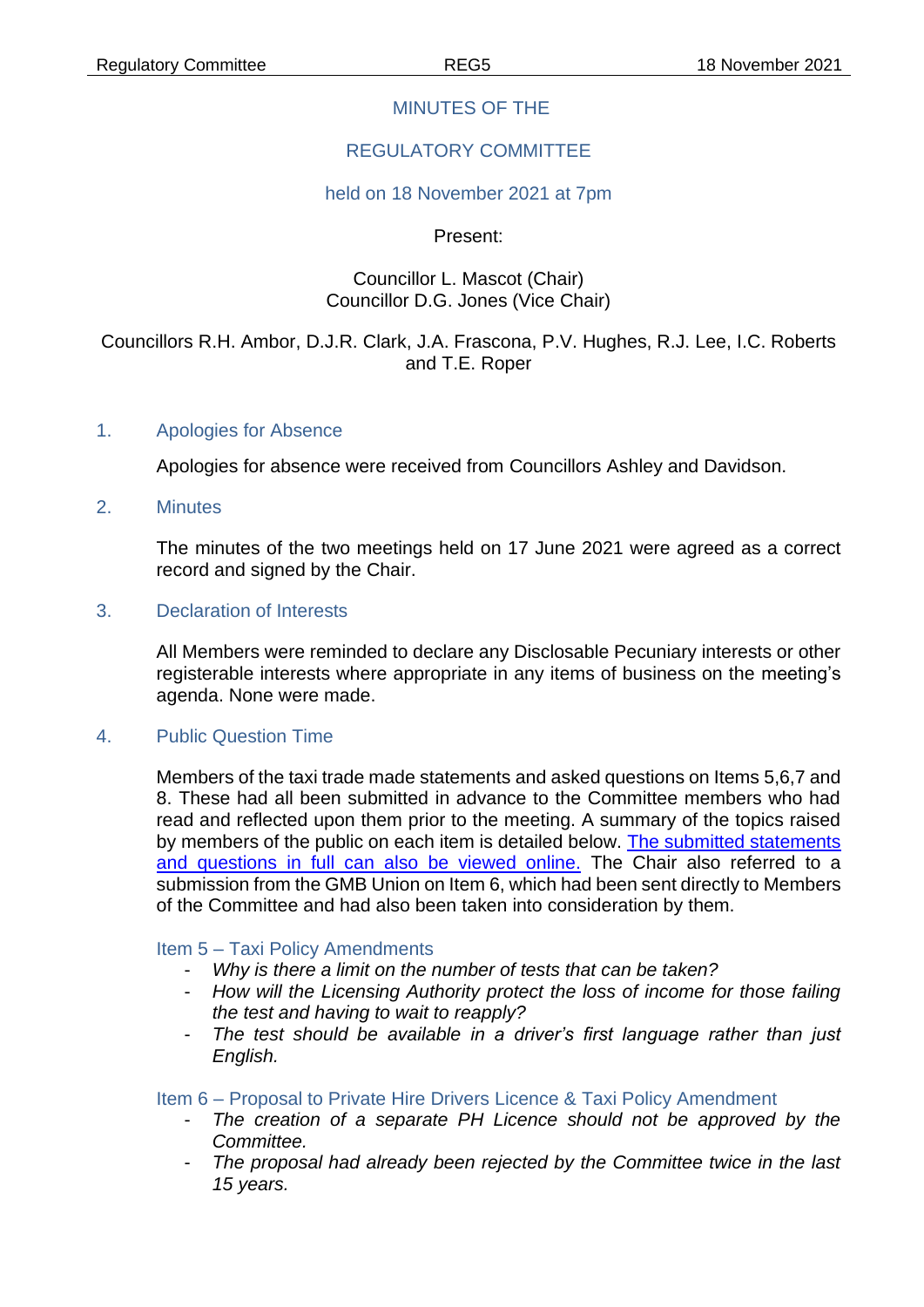- *The removal of the geographical route testing would lead to accidents, delays and higher journey prices.*
- *If drivers were reliant on Satellite Navigation systems then journeys would take longer if there were roadworks etc.*
- The current high standards that have to be reached to hold a licence in *Chelmsford would simply be diminished by introducing an easier to obtain PH licence.*
- *Customers would pay more for fares due to PH drivers not having the same detailed knowledge of Chelmsford.*
- *A single PH licence would devalue the work and effort put in by Hackney Drivers in the past.*
- *An easier to obtain PH licence would lead to an imbalance in the workforce and financial pressures for existing drivers.*
- *It is vital to have a strong geographical knoweldge, especially when helping vulnerable customers get home.*
- *Congestion and pollution will increase if it is easier to obtain a PH licence.*
- *Sat Nav systems often use the quickest rather than shortest route, therefore potentially leading to higher costs for customers.*
- *Private Hire vehicles from other areas are already operating in Chelmsford and will likely increase in the future anyway, therefore it doesn't need to be made more open already in Chelmsford.*

Item 7 – Proposed additional condition to a Hackney Carriage or Private Hire Vehicle Licence – Contactless Payments

- Card payments lead to a 2.5% loss for the driver and it should be up to *individual drivers/companies if they wish to take card payments.*
- *A self employed taxi driver should be allowed to receive payment in a form of their choice.*
- *Too many drivers have already been scammed by fraudulent card payments.*

Item 8 – Taxi Licensing – Proposed condition to require details of the driver to be displayed in the vehicle

- *Potential abuse if name provided in vehicle, number is enough information already.*
- *There is enough information inside and on the outside of a taxi to allow customers to identify their driver to the Council after a journey.*

### 5. Taxi Policy Amendments

The Committee considered a report which highlighted necessary changes to the Taxi Licensing Policy now that the taxi training requirements had taken effect. It was noted that since the new policy, two separate tests were required and therefore paragraph 2.8 of the policy needed to be updated accordingly.

In response to statements from the public and questions from the Committee, officers clarified that in the past there had been issues with drivers, constantly resitting the test, hence the requirement to wait until retaking had previously been introduced. It was also noted that this had been carried over from the existing policy.

**RESOLVED** that the amendments as proposed in paragraph 1.3 of the report be approved.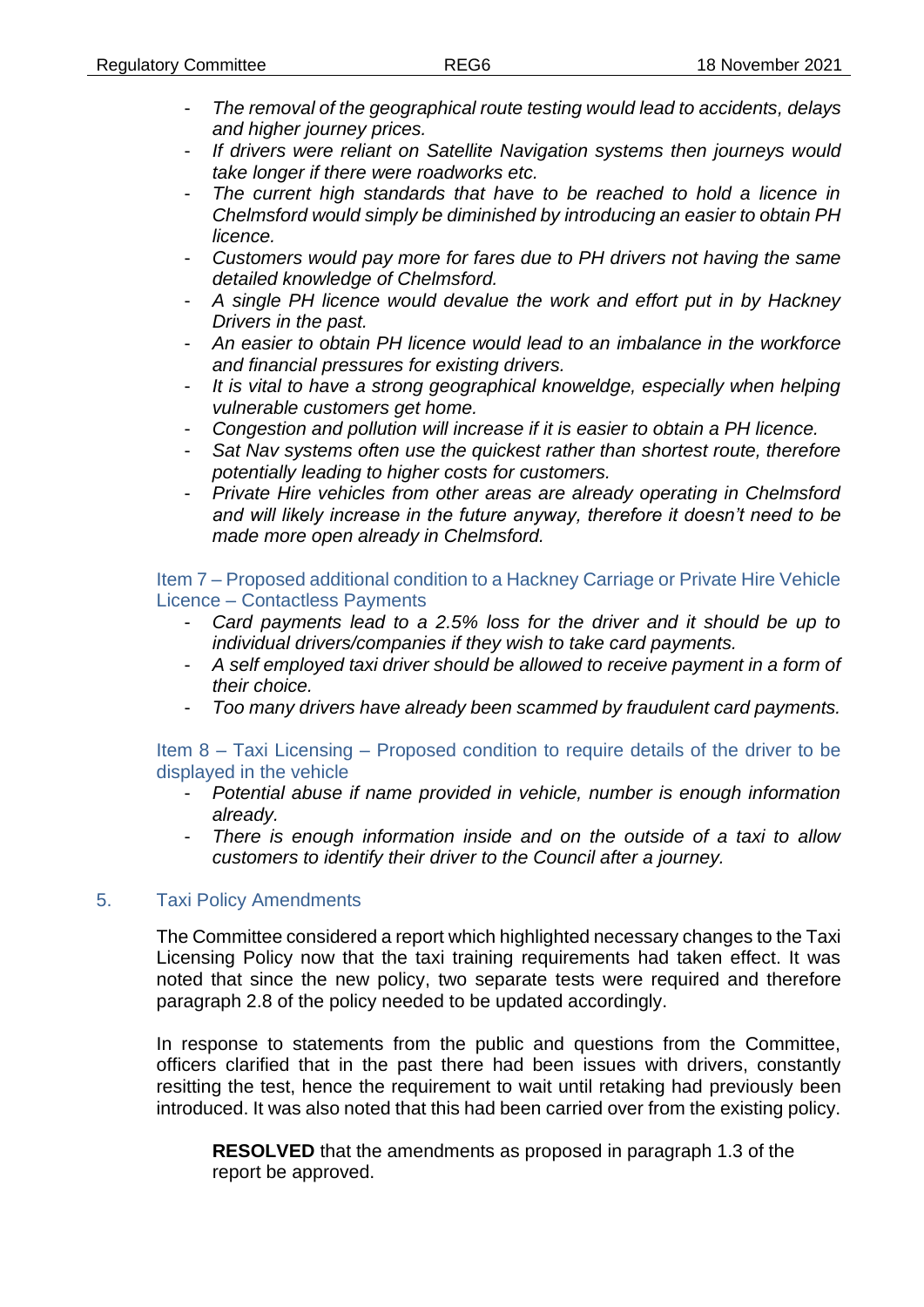### *(7.40pm to 7.50pm)*

# 6. Proposal to Private Hire Drivers Licence & Taxi Policy Amendment

The Committee considered a report which detailed a proposal to offer a Private Hire Drivers Licence, in addition to the Hackney Carriage and Private Hire dual drivers licence. It was noted that this had been consulted on before the new taxi policy was agreed in June 2021 and objections had been received. Therefore at the June meeting the Committee agreed to consider the issue separately at a future meeting.

The Committee heard that during the initial consultation a large number of licence holders commented against the proposal. It was noted that concerns had been raised in respect of safety, but no evidence had been provided. The Committee also heard that the proposed Private Hire Licence would not include a topographical test and that this would just be an additional requirement for Dual Driver Licence applicants. It was noted by the Committee, that officers felt this would lessen the effect of Private Hire drivers operating in Chelmsford on licences from elsewhere, it was felt that if they were instead licensed by Chelmsford then disciplinary matters would be easier to resolve.

Officers also informed the Committee that an error had been made when compiling the table in Paragraph 2.9 of the report and that it should have stated ' the exception of Basildon *and Tendring*.'

In response to the public statements made and questions from the Committee, officers noted that;

- The change would encourage a greater take up of Private Hire Licences.
- It is not necessary for Private Hire licence holders to undertake a topographical test due to the nature of the jobs they do in comparison to Hackney vehicles.
- Private Hire Licence holders from outside of Chelmsford, currently operate but the Licensing Authority are unable to deal with any disciplinary matters if needed.
- There is likely to be a greater need for Private Hire vehicles as the economy continues to recover from the pandemic.
- There is currently a national shortage of taxi drivers.
- The use of Satellite Navigation systems would not be a safety issue and it was also noted that their operation now forms part of the national driving test.

Three members of the Committee, requested a recorded vote on the item being considered. Members were asked, in turn, whether they wanted to approve the proposal and therefore offer a separate PHV drivers licence from 1<sup>st</sup> April 2022, without the need for a topographical test and to amend policy accordingly.

Cllr Ambor – **Against** Cllr Clark – **Against** Cllr Frascona – **Against** Cllr Hughes – **Against** Cllr Jones - **Against** Cllr Lee – **Against** Cllr Mascot - **Against** Cllr Roberts – **Against**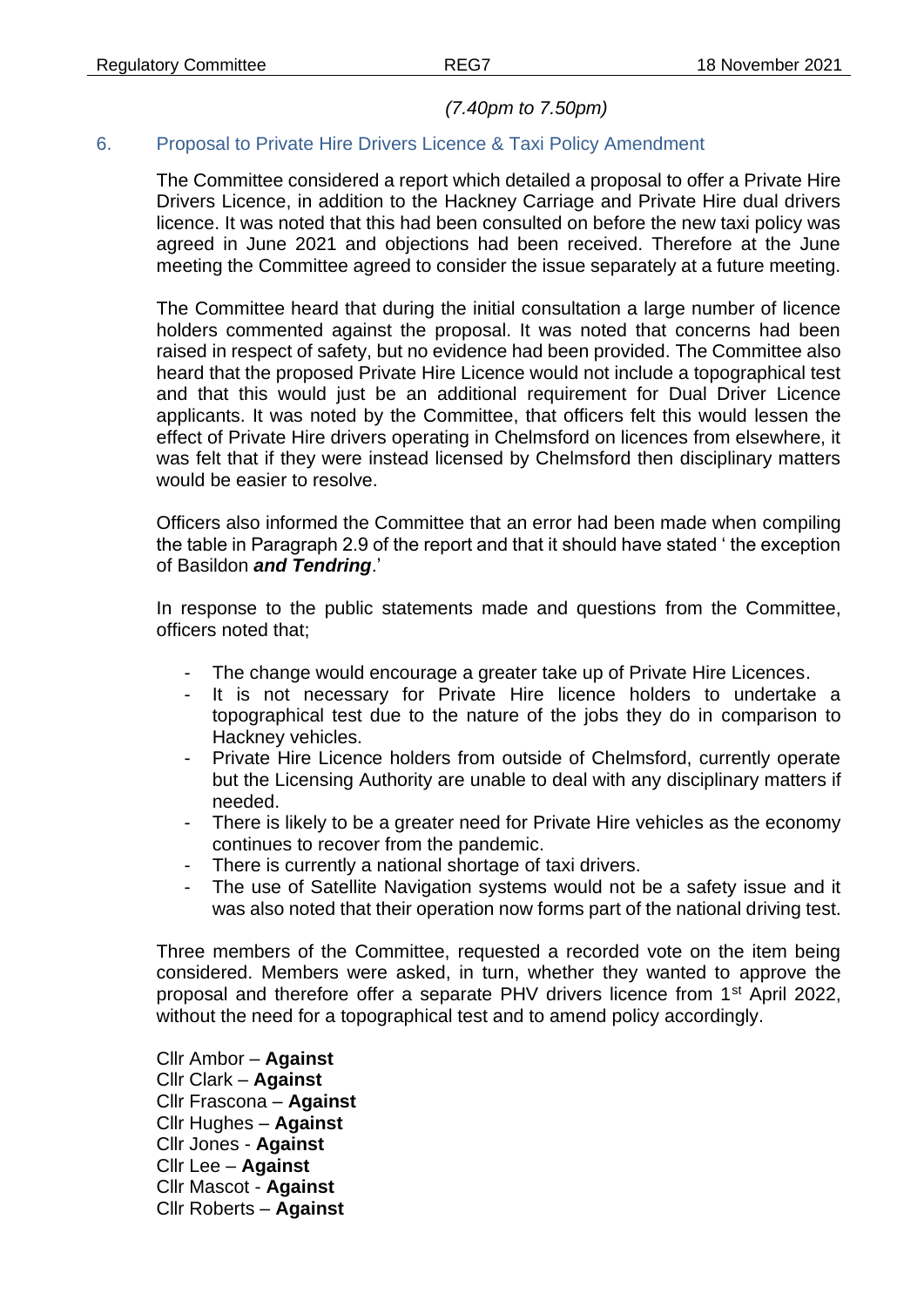## Cllr Roper - **Against**

**RESOLVED** that the current approach not be amended and that only the Hackney Carriage and Private Hire Dual Drivers Licence should continue to be offered.

## *(7.51pm to 8.06pm)*

### 7. Proposed additional condition to a Hackney Carriage or Private Hire Vehicle Licence – Contactless Payments

The Committee considered a report asking them to consider the inclusion of a condition requiring drivers of all licensed vehicles to accept contactless payments. Officers clarified that the report should have read 'card' rather than contactless payments, as it was intended that any type of card payment should be accepted. The Committee heard that Licensing Officers had dealt with an increasing number of complaints over the past year. These had included issues such as fares being refused and card payments being declined for various reasons, leading to safeguarding issues for vulnerable customers trying to get home. There had also been reports of journeys being accepted but then on arrival the driver taking the customer to an ATM and charging them for the additional aspect of the journey. The Committee heard that whilst this seemed to be widespread practice it did not reflect the majority of licence holders who already accepted card payments.

The Committee heard that the proposal was to replace condition 1.1 as cheque payments were now very rare and to replace it with the following condition instead.

'Hackney Carriages, Private Hire vehicles and drivers licensed by Chelmsford City Council shall ensure that where fares are collected at the conclusion of a journey payment by credit, debit and pre-payment card will be accepted. Each vehicle is required to clearly display on the nearside of the vehicle that the driver has the ability to accept card payments.'

Members of the Committee agreed there were safeguarding issues regarding card payments not being accepted and that the proposal would reduce this risk. Members of the Committee did also however express some concern about the lack of phone signal in certain areas which may make processing some card payments difficult.

**RESOLVED** that the proposal to remove the condition at paragraph 1.1 and to replace it with the suggested condition at paragraph 2.2 be agreed.

### *(8.06pm to 8.21pm)*

### 8. Taxi Licensing – Proposed condition to require details of the driver to be displayed in the vehicle

The Committee were asked to consider an amendment to the Council's Taxi Licensing Policy, detailed at paragraph 2.1 of the report which would require licensed vehicles to provide further information about the driver inside of the vehicle via a headrest sign. It was noted by officers that the proposal would support the objective as recommended by the DFT Statutory Standards.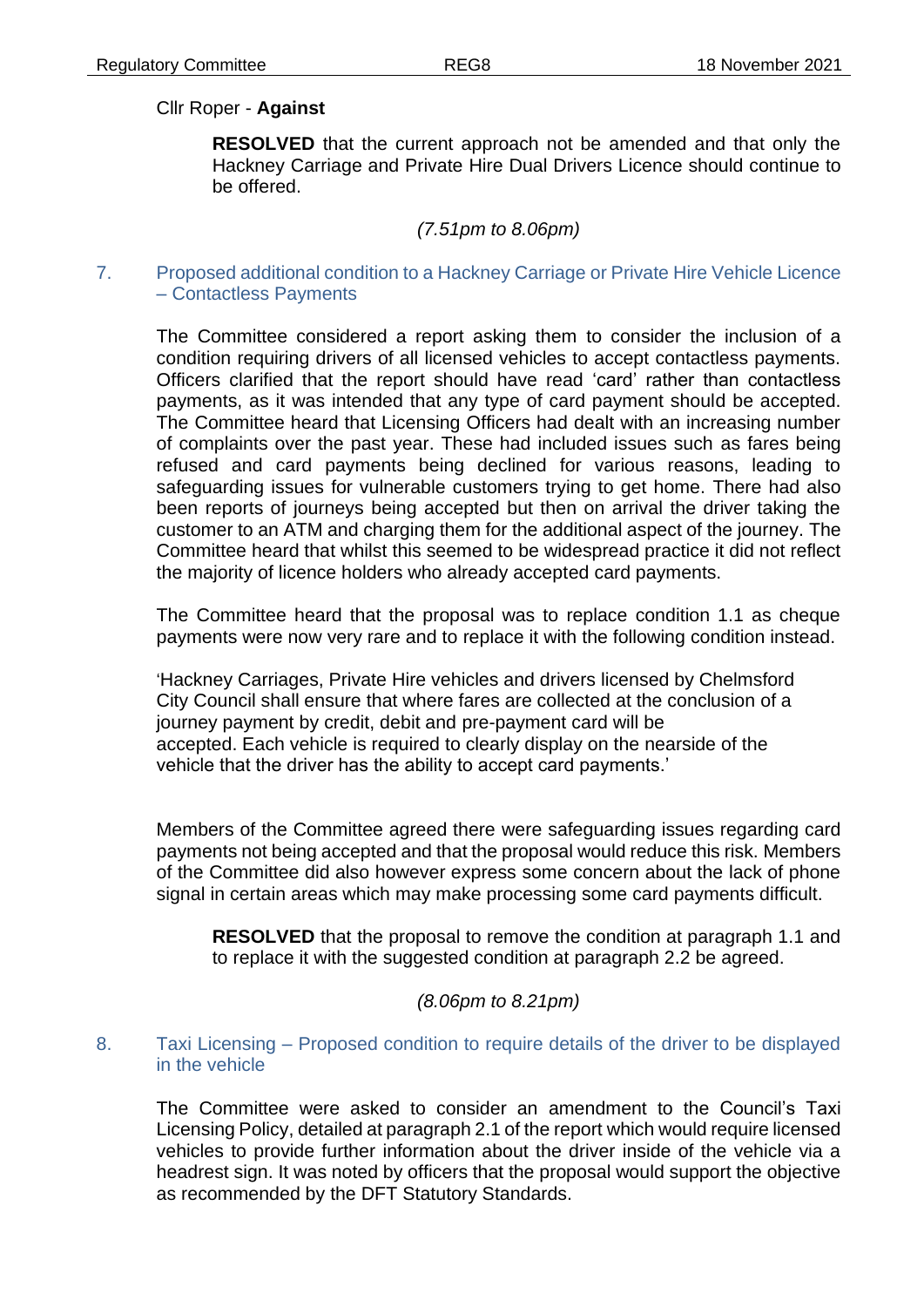In response to the statements made by members of the public, officers noted that they would be happy to amend the proposal so the driver's name was not included as detailed in the report. It was noted that the other information such as the licence number would be enough for customers to identify the driver after contacting the Council. Members of the Committee also stated that a phone number for the Council should also be included rather than just online contact methods. It was noted that this would enable those without smartphones to still utilise the information.

**RESOLVED** that the proposal be accepted, with the amendments detailed below.

- *The removal of the driver's name from the notice.*
- *The inclusion of a phone number for the Council on the notice.*

## *(8.21pm to 8.43pm)*

The Chair adjourned the meeting for a short period at this point to allow members of the public to leave ahead of the confidential business that was due to be considered.

## Exclusion of the Public

Resolved that under Section 100A (4) of the Local Government Act 1972 the public be excluded from the meeting for Items 9 & 10 on the grounds that they involved the likely disclosure of exempt information falling within paragraph 1 of Part 1 of Schedule 12A to the Act.

### 9. Review of a Hackney Carriage and Dual Drivers Licence

*Public interest statement: It is not in the public interest to disclose the content of the report because the information in it concerns the interests and circumstances of an individual who has an expectation that such information would not normally be released to the public. To do otherwise would establish a precedent for the future treatment of personal information.*

The Committee was informed that under the provisions of the Local Government (Miscellaneous Provisions) Act 1976, a district council should not grant a licence to drive a hackney carriage or private hire vehicle unless it was satisfied that the applicant, amongst other criteria, is a fit and proper person to hold such a licence. It was noted by the Committee that there is no statutory definition of what constitutes a fit and proper person, but that Chelmsford City Council had established its own guidelines which the Committee was required to have regard to when determining applications.

The Committee was informed that they were being asked to consider a review of a dual hackney carriage/ private hire drivers licence held by Driver X to determine whether or not they were a fit and proper person to continue to hold the licence.

Members were advised that the following options were available to them;

a) To advise no further action be taken other than the report remains on his record

- b) To issue a formal written warning
- c) To suspend the licence for a period to be determined
- d) To suspend the licence until compliance with any other requirement as required by the committee (e.g. undergo the formal training)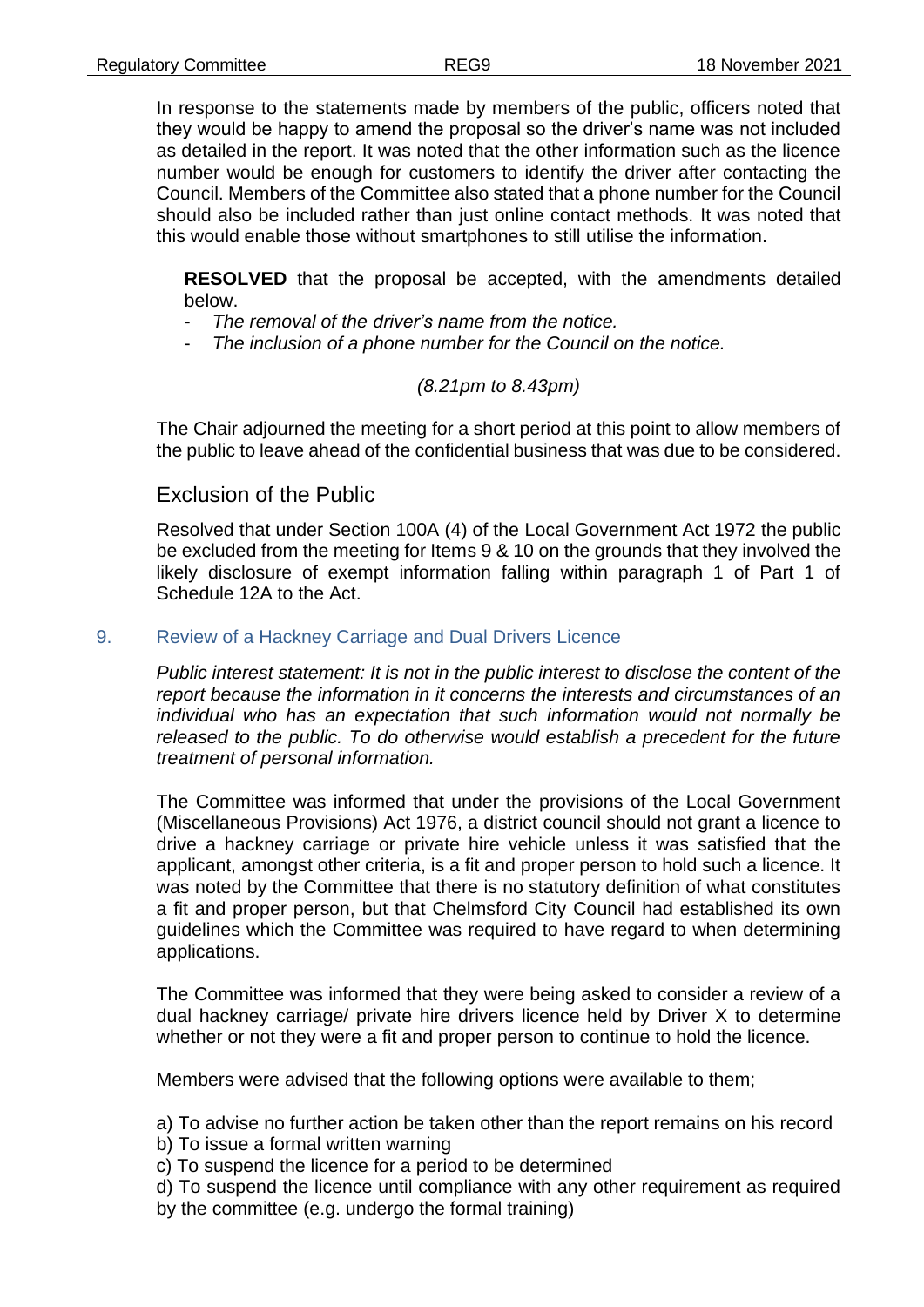### e) To revoke the licence

Officers introduced the matter to the Committee, it was noted that a complaint had been received by a taxi operator which resulted in an investigation by officers. The confidential report before the Committee, took them through the full details of the complaint and dashcam footage of the incident was also viewed. In summary, a vulnerable customer was made to feel uncomfortable by Driver X's conduct during a journey. Upon further investigation, the dashcam footage also revealed that Driver X had been driving whilst using his mobile phone, therefore leading to a safety issue as well as the initial safeguarding concern. It was noted by the Committee, that no previous complaints were on Driver X's record.

Driver X attended the meeting to answer any questions from the Committee. They stated their version of events which were different to that of the complainant, but due to the dashcam footage not including audio, it was not possible to clearly identify what conversation had taken place between themself and the passenger. It was also noted by the Committee, that Driver X's version of events, which included them passing their phone to the passenger, did not correspond with the dashcam footage watched twice by the Committee. Driver X apologised to the Committee for the use of their mobile phone whilst driving and stated that they would not use their phone behind the wheel again.

The Committee gave careful consideration to all of the evidence and the representation made by Driver X.

**RESOLVED** that; there was reasonable cause (pursuant to section 61(1) (b) of the Local Government (Miscellaneous Provisions) Act 1976) to suspend Driver X's dual driver's licence for a period of 1 month, and also to require them to complete the Green Penny training course within 3 months.

### **Reasons for Decision**

1) It is in the interests of the public that you take corrective measures to address your conduct whilst driving and your safeguarding awareness of vulnerable people. The passenger found your conduct and conversation to be inappropriate and frightening, which led them to question their safety. This is unacceptable.

(2) The completion of the Green Penny course will help to satisfy the Licensing Authority that you continue to be a fit and proper person to hold a dual driver's licence.

(3) Suspension is also intended to be a deterrent against further misconduct, which in this case was the use of a mobile phone whilst driving, which is a criminal offence and is unacceptable for a licensed taxi driver.

### 10. Review of a Hackney Carriage and Dual Drivers Licence

This item was adjourned until the next meeting of the Committee on  $27<sup>th</sup>$  January 2022.

11. Urgent Business